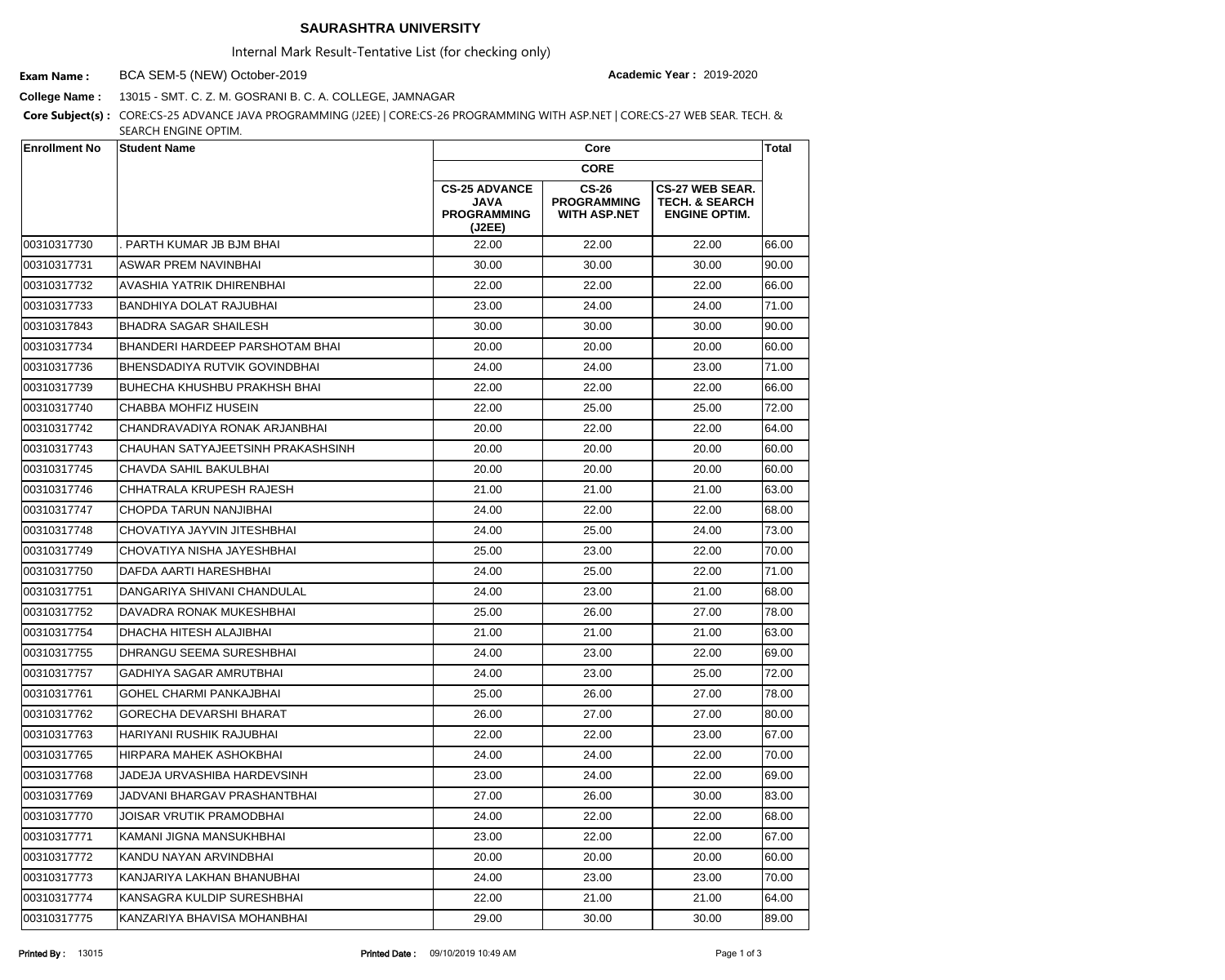## **SAURASHTRA UNIVERSITY**

Internal Mark Result-Tentative List (for checking only)

BCA SEM-5 (NEW) October-2019 **Exam Name : Academic Year :** 2019-2020

**College Name :** 13015 - SMT. C. Z. M. GOSRANI B. C. A. COLLEGE, JAMNAGAR

**Core Subject(s) :** CORE:CS-25 ADVANCE JAVA PROGRAMMING (J2EE) | CORE:CS-26 PROGRAMMING WITH ASP.NET | CORE:CS-27 WEB SEAR. TECH. & SEARCH ENGINE OPTIM.

| <b>Enrollment No</b> | <b>Student Name</b>              |                                                                     | Core<br><b>CORE</b>                                       |                                                                             |       |
|----------------------|----------------------------------|---------------------------------------------------------------------|-----------------------------------------------------------|-----------------------------------------------------------------------------|-------|
|                      |                                  |                                                                     |                                                           |                                                                             |       |
|                      |                                  | <b>CS-25 ADVANCE</b><br><b>JAVA</b><br><b>PROGRAMMING</b><br>(J2EE) | <b>CS-26</b><br><b>PROGRAMMING</b><br><b>WITH ASP.NET</b> | <b>CS-27 WEB SEAR.</b><br><b>TECH. &amp; SEARCH</b><br><b>ENGINE OPTIM.</b> |       |
| 00310317776          | KANZARIYA RAHUL ASHOKBHAI        | 24.00                                                               | 22.00                                                     | 22.00                                                                       | 68.00 |
| 00310317777          | İKAPADI JAHNVI SITARAMBHAI       | 24.00                                                               | 26.00                                                     | 26.00                                                                       | 76.00 |
| 00310317779          | KARANGIYA NIRAJKUMAR DILIPBHAI   | 24.00                                                               | 24.00                                                     | 23.00                                                                       | 71.00 |
| 00310317780          | <b>KARMUR BHAVESH KHIMABHAI</b>  | 23.00                                                               | 24.00                                                     | 24.00                                                                       | 71.00 |
| 00310316809          | KASMANI ABDUL KHALIK YUSUFBHAI   | 20.00                                                               | 20.00                                                     | 20.00                                                                       | 60.00 |
| 00310317782          | IKHIRA MAHMADKHALID SULTANBHAI   | 26.00                                                               | 27.00                                                     | 30.00                                                                       | 83.00 |
| 00310317783          | KODINARIYA ASHISHKUMAR CHANABHAI | 23.00                                                               | 22.00                                                     | 22.00                                                                       | 67.00 |
| 00310317784          | KOYA KARTAVI DEEPAK BHAI         | 29.00                                                               | 30.00                                                     | 30.00                                                                       | 89.00 |
| 00310317785          | LAHERU BHAVYA MEHULKUMAR         | 21.00                                                               | 21.00                                                     | 21.00                                                                       | 63.00 |
| 00310317786          | LIMBASIYA DEVIKA HARSUKHBHAI     | 30.00                                                               | 30.00                                                     | 30.00                                                                       | 90.00 |
| 00310317787          | LODHIYA CHARMI ASHOKBHAI         | 30.00                                                               | 29.00                                                     | 30.00                                                                       | 89.00 |
| 00310317314          | LOKHIL CHARMI KISHORBHAI         | 26.00                                                               | 25.00                                                     | 24.00                                                                       | 75.00 |
| 00310317789          | MAKHECHA JALDHI HASMUKH          | 28.00                                                               | 26.00                                                     | 26.00                                                                       | 80.00 |
| 00310317790          | IMALDE KEVAL KISHORBHAI          | 28.00                                                               | 29.00                                                     | 30.00                                                                       | 87.00 |
| 00310317792          | <b>MANGE NIMESH MOHANBHAI</b>    | 28.00                                                               | 30.00                                                     | 27.00                                                                       | 85.00 |
| 00310317793          | <b>MANGE NIRAJ DINESHBHAI</b>    | 24.00                                                               | 25.00                                                     | 28.00                                                                       | 77.00 |
| 00310317794          | <b>MARU HARDIK DINESHBHAI</b>    | 30.00                                                               | 30.00                                                     | 30.00                                                                       | 90.00 |
| 00310317795          | MAVANI PRIYA GAUTAMBHAI          | 25.00                                                               | 26.00                                                     | 25.00                                                                       | 76.00 |
| 00310317796          | IMENDPARA NIRANKA ARVINDBHAI     | 24.00                                                               | 24.00                                                     | 24.00                                                                       | 72.00 |
| 00310317797          | MUNGALPARA ZINAL NANDLAL         | 27.00                                                               | 28.00                                                     | 27.00                                                                       | 82.00 |
| 00310317798          | MUNGARA NIKHILKUMAR KANTILAL     | 22.00                                                               | 22.00                                                     | 23.00                                                                       | 67.00 |
| 00310317799          | <b>NAGPAL NISHA ANILBHAI</b>     | 30.00                                                               | 30.00                                                     | 30.00                                                                       | 90.00 |
| 00310317800          | NAKUM SAVAN RAMESHBHAI           | 26.00                                                               | 27.00                                                     | 27.00                                                                       | 80.00 |
| 00310317801          | NANDA JAY HITESH                 | 27.00                                                               | 28.00                                                     | 29.00                                                                       | 84.00 |
| 00310317802          | <b>NANDA VISHESH CHETAN</b>      | 22.00                                                               | 22.00                                                     | 22.00                                                                       | 66.00 |
| 00310317803          | NATHWANI NEHA CHANDULAL          | 30.00                                                               | 30.00                                                     | 30.00                                                                       | 90.00 |
| 00310317804          | NIHALANI SUMIT NARENDRA          | 30.00                                                               | 30.00                                                     | 30.00                                                                       | 90.00 |
| 00310317807          | <b>ODICH SUMIT MAYABHAI</b>      | 28.00                                                               | 29.00                                                     | 30.00                                                                       | 87.00 |
| 00310317808          | PABARI MAHEK MANISH BHAI         | 23.00                                                               | 26.00                                                     | 26.00                                                                       | 75.00 |
| 00310317809          | PABARI VIKRANT DIPAK             | 23.00                                                               | 23.00                                                     | 25.00                                                                       | 71.00 |
| 00310317811          | PARMAR HETUL DHARMESH B PARMAR   | 30.00                                                               | 30.00                                                     | 30.00                                                                       | 90.00 |
| 00310317602          | PARMAR RONIL ATULBHAI            | 20.00                                                               | 20.00                                                     | 20.00                                                                       | 60.00 |
| 00310317812          | <b>PATEL DARSHIL BHAIRAV</b>     | 20.00                                                               | 20.00                                                     | 20.00                                                                       | 60.00 |
| 00310317814          | POPANIYA DHAVAL PARBATBHAI       | 23.00                                                               | 24.00                                                     | 22.00                                                                       | 69.00 |